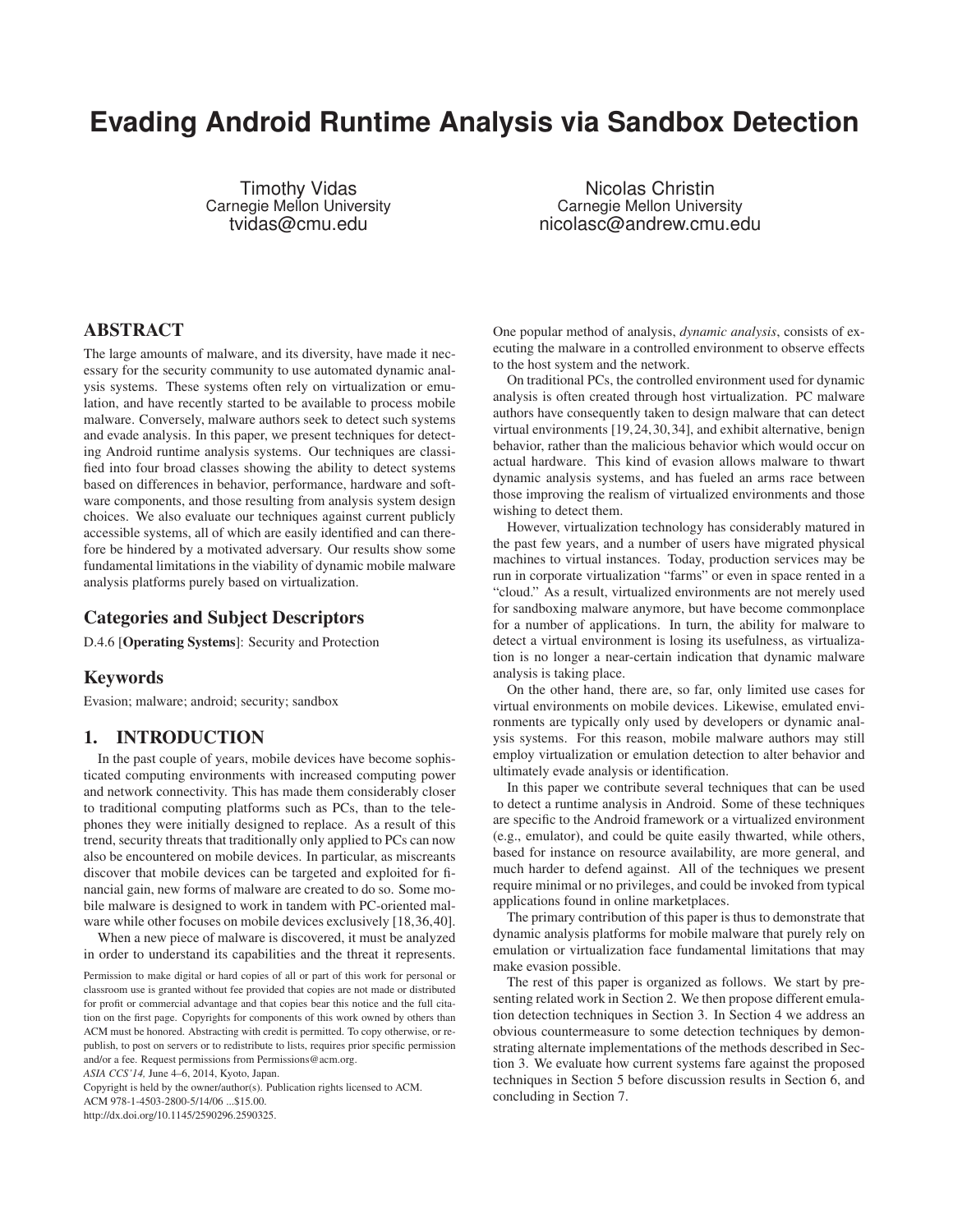# 2. RELATED WORK

Automated runtime analysis systems are a popular method of processing large volumes of malware, or as an alternative to having skilled personnel perform lengthy manual analysis. For desktop operating systems there are numerous free [12] and commercial [39] systems that perform such analysis. More recently, a few systems [1, 2, 3, 4, 10, 13, 25] have been proposed for dynamic analysis of mobile malware. Because of their novelty, these systems remain less mature than their desktop counterparts.

PC malware writers responded to the advent of automated systems by finding creative solutions to detect whether code was running in virtualized environments. Virtualization detection routines have been implemented in numerous ways from detecting a vendorspecific API, such as VMWare's communication channel [24], to observing environmental effects of a single CPU instruction [34].

Upon detection, malware may exhibit alternate behavior, hiding its true purpose. This runtime change in control flow results in a different execution path through the malicious software. In 2008, Chen et al. observed that PC malware exhibited reduced behavior in nearly 40% of unique samples when run in debugged environment, and 4% of samples when run in a virtualized environment. However, the samples that exhibit alternate behavior due do environment accounted for 90% of attacks during particular time periods [15]. Moser et al. propose a system for analyzing multiple execution paths by presenting different input and environments to subsequent executions of the same malware [26]. While this system investigates different execution paths, virtualization is not one of the changes used to effect a different execution.

The detection of analysis environments is not limited to detecting the virtualization component itself. Holz et al. describe numerous techniques for detecting honeypots [22]. Some techniques are indeed rooted in virtualization detection, but others focus on other environmental components such as the presence of a debugger.

The concept of evasion has also been subject to a considerable amount of research in the context of network intrusion detection systems (NIDS). Handley et al. observe that a skilled attacker can "evade [network] detection by exploiting ambiguities in the traffic stream" [21]. These ambiguities are classified into three categories: incomplete system implementation, incomplete knowledge of the traffic recipient's system, or incomplete network topology knowledge. Numerous others describe evasion attacks due inconsistencies between the NIDS and the victim computer [14, 16, 20, 27, 32].

The most closely related work to ours offers emulator detection techniques for the PC [33]. Raffetseder et al. detail some "general" detection methods and well as a few that specifically detect the Intel x86 version of the QEMU emulator. At a high level, we explore similar general detection techniques targeting the Android emulator. There is scant similar academic research in evading mobile malware analysis; however there have a been a few industry presentations [28, 31] that look at evasion particular to Google Bouncer. Both of these presentations address some API related detections (which we generalize in Section 3.1) as well as detections that specifically target Bouncer, such as source IP addresses associated with Google. Our work here is more general, in that it tries to pinpoint more fundamental limitations in dynamic analysis on mobile devices. A more general industry presentation by Strazzere explores several Android API-based detections as well as a specific QEMU detection and is complimentary to our research [35].

## 3. EMULATOR DETECTION

Fundamentally, the concept of emulator detection is rooted in the fact that complete system emulation is an arduous task. By

discovering or observing differences between virtual and physical execution an attacker can create software virtualization checks that can be used to alter overall program behavior. Such differences may be an artifact of hardware state not correctly implemented in the virtual CPU, hardware or software components that have yet to be virtualized, or observable execution duration.

In this section we detail several virtualization detection techniques and discuss the results of experimental evaluation of these techniques. The techniques require few or no permissions and work on commodity devices in the standard consumer software configuration. As with any consumer Android device, applications are governed by Linux access control and are thus limited to user-mode processor execution (e.g. devices are not "rooted" or "jailbroken").

We evaluate the detection techniques using emulator instances on similar Windows, Mac, and Linux hosts (each with an i7 processor, 8 GB RAM) as well as six physical devices from major U.S. cellular carriers. We divide detection techniques into the following categories: differences in behavior, performance, hardware and software components, and those resulting from system design choices. For ease in comparison, the first three roughly coincide with existing work in PC emulator detection [33].

# 3.1 Differences in behavior

Since virtualization is often defined in terms of execution being indistinguishable from that of a real machine, in some sense, any virtualization detection technique can be perceived as a difference in behavior. However, here we focus on behavioral differences specific to software state and independent of system performance.

#### *Detecting emulation through the Android API.*

The Android API provides an abstract interface for application programmers. Since many Android devices are smartphones, the API provides a rich interface for telephony operations as well as methods for interacting with other hardware and local storage.

Table 1 enumerates several API methods that return particular values when used with an emulated device. Each of the API-value pairs in Table 1 can be used to explicitly detect an emulated device or used in conjunction with other values in order to determine a likelihood. For example, if the TelephonyManager.get-DeviceId() API returns all 0's, the instance in question is certainly an emulator because no physical device would yield this value.

Similarly, emulator instances adopt a telephone number based on the Android Debug Bridge (ADB) port in use by the emulator. When an emulator instance starts, the emulator reserves a pair of TCP ports starting with 5554/5555 (a second instance would acquire 5556/5558) for debugging purposes. The adopted telephone number is based on the reserved ports such that the initial emulator instance adopts precisely 1-555-521-5554. Therefore, if the TelephonyManager.getLine1Number() API indicates that the device phone number is in the form 155552155xx, then the device is certainly an emulator. Such a number would never naturally be used on a device because the 555 area code is reserved for directory assistance [9]. The presence of the 555 area code may also be used in other emulator detections such as the pre-configured number for voicemail.

Other values in Table 1 are certainly used by the emulator but may also be used by some real devices. Consider the Mobile Country Code (MCC) and Mobile Network Code (MNC) values obtained via the TelephonyManager.getNetworkOperator() method. The emulator always returns values associated with T-Mobile USA. Since there are certainly real devices that use the same codes, checks based on the MCC and MNC need to be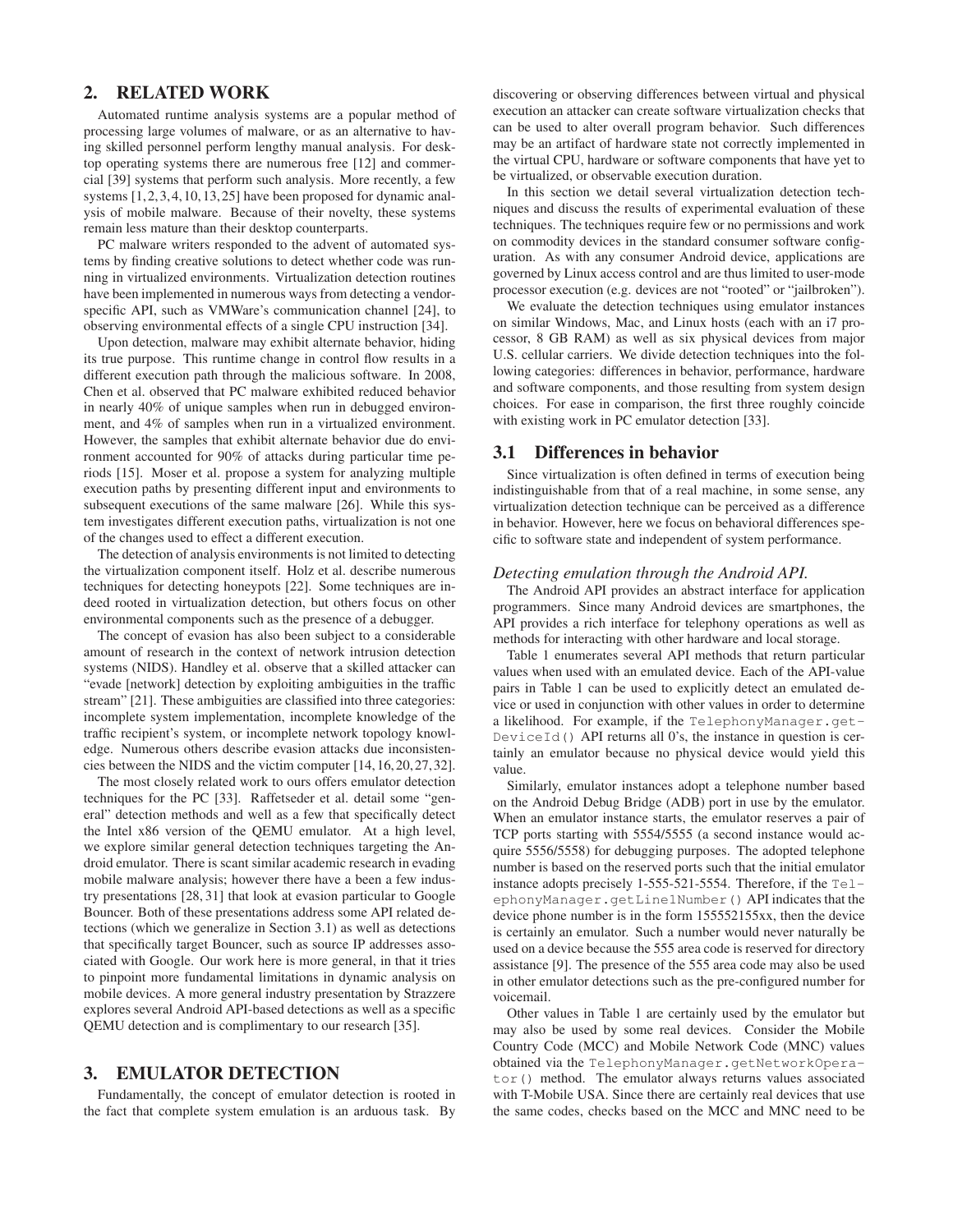| <b>API</b> method                                    | <b>Value</b>               | meaning                                    |  |  |
|------------------------------------------------------|----------------------------|--------------------------------------------|--|--|
| Build.ABI                                            | armeabi                    | is likely emulator                         |  |  |
| Build.ABI2                                           | unknown                    | is likely emulator                         |  |  |
| Build.BOARD                                          | unknown                    | is emulator                                |  |  |
| Build.BRAND                                          | generic                    | is emulator                                |  |  |
| <b>Build.DEVICE</b>                                  | generic                    | is emulator                                |  |  |
| Build.FINGERPRINT                                    | generic††                  | is emulator                                |  |  |
| <b>Build.HARDWARE</b>                                | goldfish                   | is emulator                                |  |  |
| Build.HOST                                           | android-test <sup>++</sup> | is likely emulator                         |  |  |
| Build.ID                                             | <b>FRF91</b>               | is emulator                                |  |  |
| Build.MANUFACTURER                                   | unknown                    | is emulator                                |  |  |
| Build.MODEL                                          | sdk                        | is emulator                                |  |  |
| <b>Build.PRODUCT</b>                                 | sdk                        | is emulator                                |  |  |
| Build.RADIO                                          | unknown                    | is emulator                                |  |  |
| <b>Build.SERIAL</b>                                  | null                       | is emulator                                |  |  |
| Build.TAGS                                           | test-keys                  | is emulator                                |  |  |
| <b>Build.USER</b>                                    | android-build              | is emulator                                |  |  |
| TelephonyManager.getDeviceId()                       | All $0's$                  | is emulator                                |  |  |
| TelephonyManager.getLine1 Number()                   | 155552155xx†               | is emulator                                |  |  |
| TelephonyManager.getNetworkCountryIso()              | <b>us</b>                  | possibly emulator                          |  |  |
| TelephonyManager.getNetworkType()                    | 3                          | possibly emulator (EDGE)                   |  |  |
| TelephonyManager.getNetworkOperator().substring(0,3) | 310                        | is emulator or a USA device (MCC):         |  |  |
| TelephonyManager.getNetworkOperator().substring(3)   | 260                        | is emulator or a T-Mobile USA device (MNC) |  |  |
| TelephonyManager.getPhoneType()                      |                            | possibly emulator (GSM)                    |  |  |
| TelephonyManager.getSimCountryIso()                  | <b>us</b>                  | possibly emulator                          |  |  |
| TelephonyManager.getSimSerial Number()               | 89014103211118510720       | is emulator OR a 2.2-based device          |  |  |
| TelephonyManager.getSubscriberId()                   | 31026000000000000000       | is emulator                                |  |  |
| TelephonyManager.getVoiceMailNumber()                | 15552175049                | is emulator                                |  |  |

Table 1: Listing of API methods that can be used for emulator detection. Some values clearly indicate that an emulator is in use, others can be used to contribute to likelihood or in combination with other values for emulator detection.  $\dagger$  xx indicates a small range of ports for a particular emulator instance as obtained by the Android Debug Bridge (ADB). Emulator instances begin at 54 and will always be an even number between 54 and 84 (inclusive). ‡ 310 is the MCC code for U.S. but may also be used in Guam. †† The value is a prefix. $\ddagger$  An emulator will be in the form MCC + MNC + 0's, checking for the 0's is likely sufficient.

augmented with other data. If another check establishes that the device is a Verizon device, but the MNC shows T-Mobile, this may indicate a modified emulator that is returning spoofed values.

Table 1 also contains several values from the android.os-.Build class which contains information about the current software build. Retail devices will have system properties that detail the actual production build. An emulator will have build properties based on the SDK build process used to create the emulator binary, such as the Build.FINGERPRINT. The fingerprints listed in Table 2 clearly show a pattern followed by the SDK build process. Even though the SDK documentation warns "Do not attempt to parse this value," testing for the presence of "generic," "sdk," or "test-keys" yields perfect results for emulator detection when compared to our sample of physical devices.

Experiments with physical devices led to some counter-intuitive findings for some values. For example, the Build.ABI value on the emulator is "armeabi" which is a plausible value for all devices with an ARM processor (nearly all devices). However, the API returned an empty string when used on a Motorola Droid. Similarly, a Build.HOST value starting with "android-test" was also found on the Droid. As shown in Table 3, the Build.HOST value is not as useful for emulator detection as other Build values.

### *Detecting emulated networking.*

The emulated networking environment is often quite different than that found on physical devices. Each emulator instance is isolated from the host PC's network(s) via software. The network address space is always 10.0.2/24. Furthermore, the last octet of the virtual router, host loopback, up to four DNS resolvers, and the

| <b>Device</b>               | <b>Build.HOST</b>                   |
|-----------------------------|-------------------------------------|
| Emulator                    | apa27.mtv.corp.google.com           |
| Emulator                    | android-test-15.mtv.corp.google.com |
| Emulator                    | android-test-13.mtv.corp.google.com |
| Emulator                    | android-test-25.mtv.corp.google.com |
| Emulator                    | android-test-26.mtv.corp.google.com |
| Emulator                    | vpbs30.mtv.corp.google.com          |
| Emulator                    | vpak21.mtv.corp.google.com          |
| Motorola Droid              | android-test-10.mtv.corp.google.com |
| <b>HTC EVO 4G</b>           | AA137                               |
| <b>Samsung Charge</b>       | <b>SEI-26</b>                       |
| Samsung Galaxy Tab7         | $SEP-40$                            |
| <b>Samsung Galaxy Nexus</b> | vpak26.mtv.corp.google.com          |

#### Table 3: Build values collected from various instances.

emulator's address are always known (1, 2, 3–6, and 15, respectively). Unlike ADB, which reserves adjacent, incrementing TCP ports, the network schema is the same for every emulator instance, even if several instances are simultaneously running on one host.

While it is possible that a network to which a real device is connected may exhibit exactly the same network layout, it is unlikely. Devices configured with cellular data plans will often user carrier DNS resolvers and have a carrier DHCP lease for the device IP. WIFI networks to which a device connects are also unlikely to be configured in exactly this way, and are unlikely to exhibit the quiet nature of a /24 network solely allocated to one emulated device.

Accessing network information is relatively straightforward using standard Java techniques. A trivial detection for the emulated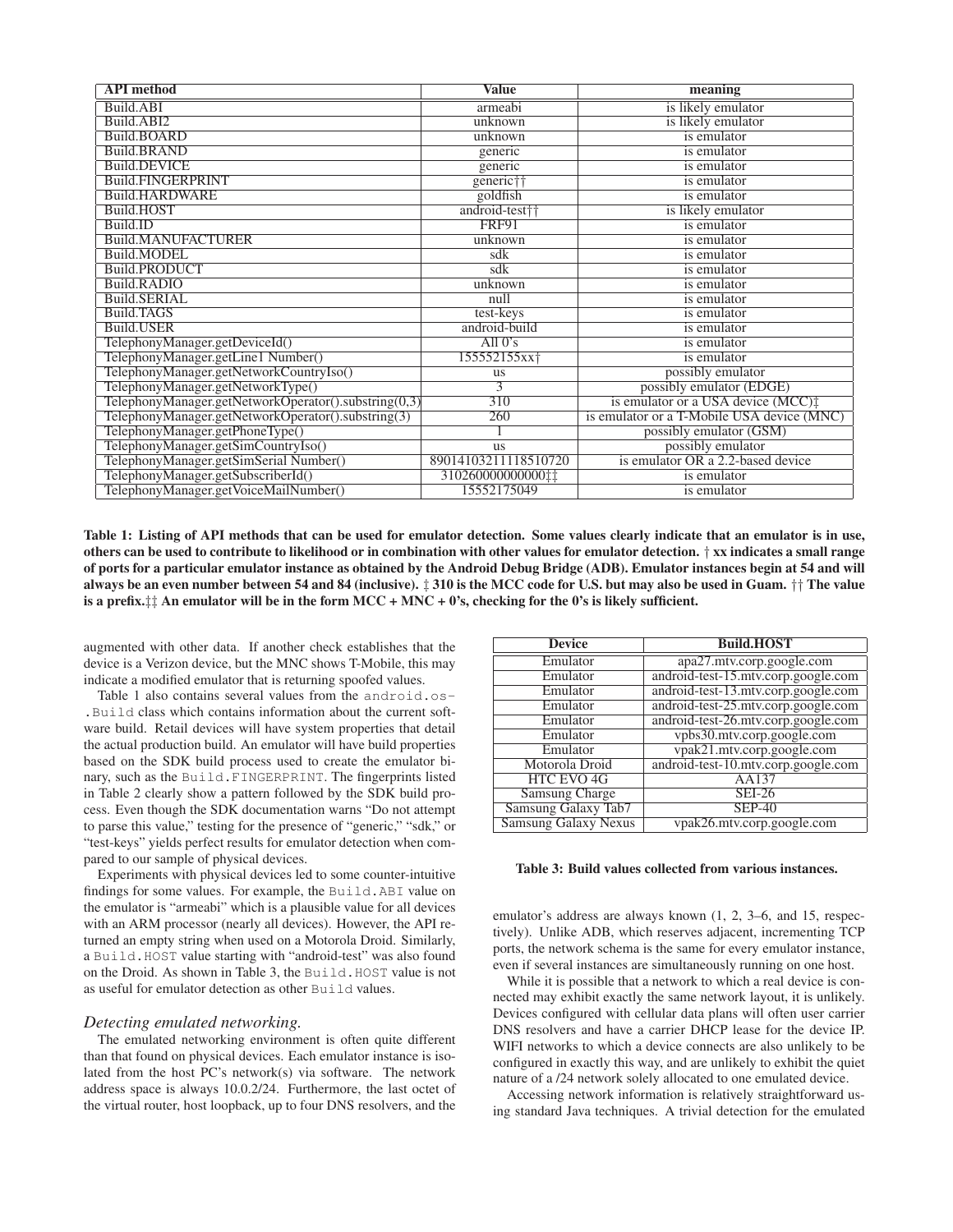| <b>Device</b>               | Fingerprint                                                             |
|-----------------------------|-------------------------------------------------------------------------|
| Emulator                    | generic/sdk/generic/:1.5/CUPCAKE/150240:eng/test-keys                   |
| Emulator                    | generic/sdk/generic/:1.6/Donut/20842:eng/test-keys                      |
| Emulator                    | generic/sdk/generic/:2.1-update1/ECLAIR/35983:eng/test-keys             |
| Emulator                    | generic/sdk/generic/:2.2/FRF91/43546:eng/test-keys                      |
| Emulator                    | generic/sdk/generic:2.3.3/GRI34/101070:eng/test-keys                    |
| Emulator                    | generic/sdk/generic:4.1.2/MASTER/495790:eng/test-keys                   |
| Emulator                    | generic/sdk/generic:4.2/JB_MR1/526865:eng/test-keys                     |
| Motorola Droid              | verizon/voles/sholes/sholes:2.0.1/ESD56/20996:user/release-keys         |
| Motorola Droid              | verizon/voles/sholes/sholes:2.2.1/FRG83D/75603:user/release-keys        |
| HTC EVO 4G                  | sprint/htc_supersonic/supersonic:2.3.3/GRI40/133994.1:user/release-keys |
| <b>Samsung Charge</b>       | verizon/SCH-I510/SCH-I510:2.3.6/GINGERBREAD/EP4:user/release-keys       |
| <b>Samsung Galaxy Nexus</b> | google/mysid/toro:4.1.1/JRO03O/424425:user/release-keys                 |

Table 2: Listing of **Build.FINGERPRINT**'s collected from various instances. Emulator instances clearly include common substrings not found in physical devices.

network would be to check for the four known IP addresses. The false positives on this approach would be low and suffice in most situations. In order to obtain networking information and to interact with the network, the Android application would need to request the ACCESS\_NETWORK\_STATE and INTERNET permissions.

#### *Detecting the underlying emulator.*

The underlying emulator, QEMU, is employed to drive the hardware emulation of the Android emulator. As such, any QEMU detection techniques such as using CPU bugs [33] or virtual address allocation [17] can also be employed against the Android emulator. These techniques, however, require to run so-called native code, that is, software that executes on the processor instead of Android's Dalvik VM. Such software must be compiled with the Native Development Kit (NDK), and is only found in 4.52% of applications [41]. Hence, malware that attempts to detect the underlying emulator using native code may actually be easy to flag as suspicious.

Some CPU based detection mechanisms rely upon privileged instructions which cannot be used as part of a typical application. Android uses Linux for privilege separation and each application is installed under a different user ID. As is common in modern operating systems the application code (both Dalvik and native code) executes in user-mode. In order to use privileged instructions the application must gain elevated privileges by "rooting" the device. While this is certainly possible [37], many of the other techniques discussed in this paper appear much simpler to deploy.

### 3.2 Differences in performance

The emulator, unassisted by hardware, is at a natural disadvantage when it comes to processing speed. Translating the instructions for execution indeed inherently causes a performance penalty. However, the emulator is typically run on a PC with considerably more processing resources than a mobile device. Thus, it is plausible that, even with the instruction translation penalty, an emulator could approximate the performance of a physical device. We tested this hypothesis by 1) measuring CPU performance and 2) measuring graphical performance.

### *3.2.1 CPU performance*

Some hardware features often used for performance measurements are unavailable to the application executing in user-mode. For example, the performance counters on ARM processors are enabled via the CP15 register and may only be enabled from the privileged kernel—which will not be accessible unless the phone is rooted. This limitation also poses a significant barrier to us-

| <b>Device</b>          | <b>Average Round</b><br><b>Duration (Seconds)</b> | <b>Standard</b><br><b>Deviation</b> |
|------------------------|---------------------------------------------------|-------------------------------------|
| PC(Linux)              | 0.153                                             | 0.012                               |
| Galaxy Nexus (4.2.2)   | 16.798                                            | 0.419                               |
| Samsung Charge (2.3.6) | 22.647                                            | 0.398                               |
| Motorola Droid (2.2)   | 24.420                                            | 0.413                               |
| Emulator 2.2           | 62.184                                            | 7.549                               |
| Emulator 4.2.2         | 68.872                                            | 0.804                               |

Table 4: Pi calculation round duration on tested devices using AGM technique (16 rounds). The tested devices are noticably slower at performing the calculations than related devices running similar software.

ing many processor benchmarking software suites, which require higher privilege than an Android application possesses.

We instead turn to a crude method of benchmarking: evaluating the duration of lengthy computations. We created a Java Native Interface (JNI) application for Android using the NDK. Our application calculates the first 1,048,576 digits of Pi using the method described by Ooura [29]. Pi is calculated over 16 rounds of increasing precision using Arithmetic-Geometric Mean (AGM) making extensive use of Fast Fourier Transforms, square roots, multiplication, etc.

The AGM calculation shows significantly different results when comparing emulated instances with similar physical devices. Table 4 shows the average and standard deviation for several tested devices. For instance, executing the native application on a 4.2.2 emulator results in an median round duration of 68.8 seconds with a total execution time of 1101.9 seconds. A 4.2.2 Galaxy Nexus demonstrates a 16.8 second median round duration, and takes 268.8 seconds to complete. Comparatively, the PC hosting the emulator executes the same code 2.5 seconds with a median of 0.15 second/round (Linux PC). Round durations show statistically significant differences between emulated and non-emulated environments (Wilcoxon test,  $W = 256$ ,  $p < .001$ ), which in turn demonstrates the viability of the this emulation detection technique.

#### *3.2.2 Graphical performance*

We also investigated differences in the video frame rate across various hardware and emulator instances. To that effect, we created an Android application that uses Android's SurfaceHolder callback method as part of the SurfaceView class. A thread continuously monitors the SurfaceHolder canvas and calculates a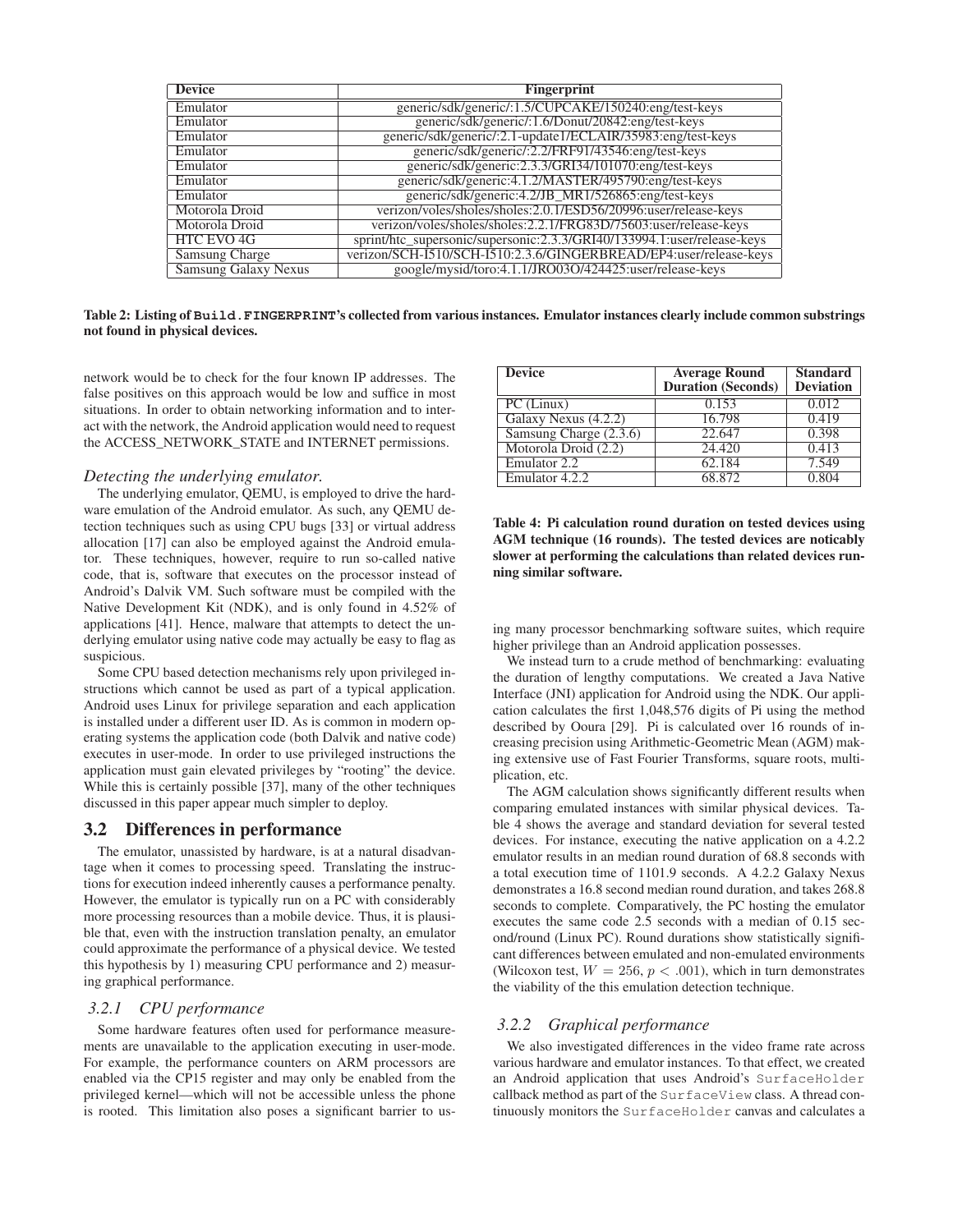

Figure 1: Android 2.2 FPS measurements: Windows exhibits a very low frame rate. The hardware device, ATT captivate, clearly has a very tight bound on framerate at 58-59 FPS. All emulators are statistically different from the real device (Wilcoxon,  $p < .001$ ).



Figure 2: Android 2.3.x FPS Measurements: The Droid Charge registers the majority frame readings between 57 and 58, while the emulators show lower, more distributed readings. The emulators are 2.3.3; the Droid Charge is 2.3.6. All emulators are statistically different from the real device (Wilcoxon,  $p < .001$ )

Frame Per Second (FPS) value. We sampled 5,000 values for each device.

We ran each emulator instance serially on a 4-core i7 host with 8 GB of RAM and at no time did the the system monitor indicate that any PC resources were a limiting factor. Each emulator and physical device was cold booted and left idle for five minutes prior to testing, and the instances were not otherwise used.

Figures 1–3 show that physical devices typically exhibit both a higher and much more consistent FPS rate. For example, the Galaxy Nexus (4.2.2) shows 58 or 59 FPS for quite near the duration of the experiment. However, a similar emulator shows both much lower FPS near 11 and exhibits more of a bell curve with observable measurements between 9 and 14. Also, some frame rates simply would not occur on a commodity device, such as the 150+ FPS reported occasionally by a 3.2 emulator.

From the experimental data, heuristics can be devised to detect emulators in a host-OS agnostic way across all versions of Android. One such heuristic is shown in Figure 4. The intuition behind the heuristic is that the emulators generally exhibit slower and less tightly bounded FPS rates, often representing a bell curve. Each of the physical devices, on the other hand, exhibit relatively high



Figure 3: Android 4.2.2 FPS Measurements: Emulators clearly show a low rate, and more of a bell curve than the Galaxy Nexus which shows almost entirely 59-60 FPS. All emulators are statistically different from the real device (Wilcoxon,  $p < .001$ ).

```
\frac{1}{2} for a value: v
\begin{array}{cc} 2 & \text{IF} \\ 3 & > \end{array}3 > 80\% of samples fall within v-1..v+1<br>4 AND
4 AND \frac{4}{5} v
5 \quad v \quad is \quad > 30 FPS<br>6 THEN
6 THEN<br>7 the
7 the sampled device is a physical device<br>8 ELSE
8 ELSE<br>9 the
             sampled device is an emulator
```
Figure 4: Sample heuristic using Frames Per Second (FPS) to determine if an Android application is executing on a physical device, indicated be high and closely-coupled FPS values.

and tightly coupled rates. By identifying FPS distributions that are less coupled or slower, emulator instances can be identified.

Versions of the Android SDK after Revision 17 allow for limited emulator GPU acceleration, though only on Mac and Windows systems. This feature is only meant to work for emulator instances of Android 4.0.3 or later [11], but we tested several configurations anyway. Figures 5 and 6 show FPS results from Mac and Windows emulators and GPU-assisted emulators.

On the Mac, the 4.2.2 emulator instance, the only supported platform, appears to behave considerably more like a physical device than the 4.2.2 emulator without assistance from the host GPU. However, the GPU-assisted 4.2.2 emulator still registers visible FPS rates in the 30-60 and 60-65 ranges, not the tightly coupled plot of almost exclusively 59-60 FPS as observed in Figure 3. The difference between the GPU-assisted 4.2.2 emulator on the Mac and a real Galaxy Nexus, like all of the timing results, is statistically significant (Wilcoxon test,  $W = 8.1 \times 10^6$ ,  $p < .001$ ). On the other hand, GPU assistance on Windows emulators does not considerably improve upon collected values.

# 3.3 Differences in components

Modern devices are composed of complex combinations of hardware subsystems that are all meant to work in concert. These subsystems all have their own physical implementations and often vary from what is provide with the Android emulator. Likewise, devices are shipped with proprietary software that drives special hardware, interacts with web services, or implements specific functions such as digital rights management. These hardware and software components can both be used to differentiate physical devices from virtual instances.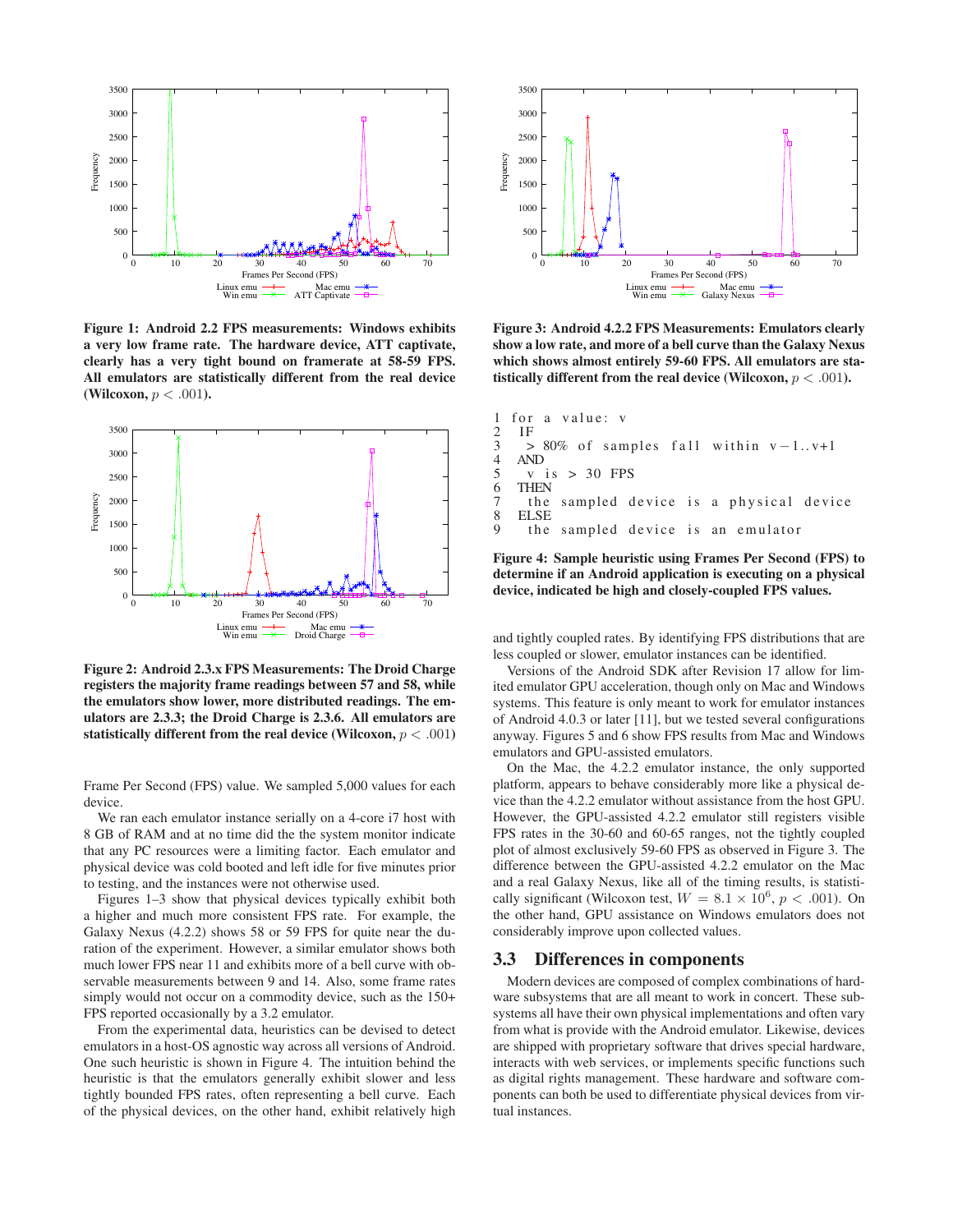

Figure 5: GPU-Accelerated Emulator (Mac): The only supported version, 4.2.2, shows significant improvement when using the host GPU (AMD Radeon 6750M - 1GB RAM). The GPU-assisted 4.2.2 emulator more closely resembles a physical device, but still exhibits a visible tail through the 30-60 FPS range.



Figure 6: GPU-Accelerated Emulator (Windows): Using the GPU (NVidia 545 GT - 1GB RAM) in Windows did not have a significant effect Note: the scale of this graph is much different than other FPS graphs in this section.

#### *3.3.1 Hardware components*

With errors in hardware design, such as CPU bugs, indistinguishable emulation of a processor is an arduous task. Emulation of a complete hardware system is even more difficult. Since emulated environments must appear similar to a physical device, other components such as I/O ports, memory management chips and networking devices must all somehow be made available to emulated software. Similar to virtual IDE/SCSI devices exhibiting certain characteristics that facilitate PC emulator detection [33], differences can be observed in the Android emulator. We focus on two classes of differences, those observable due to emulated hardware (or lack of) and those observable due to omitted software.

#### *Hardware components.*

Much like specific hardware values present in PC components, values for various hardware components are observable in Android. For example, the CPU serial number is world-readable as part of /proc/cpuinfo. Emulator CPUs always show a value of sixteen 0's, while real ARM CPUs return a unique 16-character hexadecimal string. Similarly, current CPU frequencies can be retrieved from /sys/devices/system/cpu-

| <b>Sensor</b>              | Android<br>Version | Moto.<br>Droid | Samsung<br>Charge | HTC<br>EVO     | Galaxy<br>Nexus |
|----------------------------|--------------------|----------------|-------------------|----------------|-----------------|
| Accelerometer              | 1.5                |                |                   |                |                 |
| <b>Ambient Temperature</b> | 4.0                |                |                   |                | 0               |
| Gravity                    | 2.3                |                |                   |                | $\overline{2}$  |
| Gyroscope                  | 1.5                | 0              |                   | 0              | $\overline{2}$  |
| Light                      | 1.5                |                |                   |                |                 |
| <b>Linear Acceleration</b> | 2.3                |                |                   |                | $\overline{2}$  |
| <b>Magnetic Field</b>      | 1.5                |                |                   |                |                 |
| Orientation                | 1.5                |                |                   |                | $\overline{2}$  |
| Pressure                   | 1.5                | $\overline{0}$ | 0                 | $\overline{0}$ |                 |
| Proximity                  | 1.5                |                |                   |                |                 |
| <b>Relative Humidity</b>   | 4.0                |                |                   |                | $\overline{0}$  |
| <b>Rotation Vector</b>     | 2.3                |                |                   |                | $\overline{2}$  |
| Temperature                | 1.5                |                | $\Omega$          | $\theta$       | $\overline{0}$  |
| Total                      |                    | 6              | 9                 | $\overline{8}$ | 15              |

Table 5: **Sensor** types, the earliest version of Android to support each type, and observed sensor counts on four devices.

/cpu0/cpufreq/cpuinfo\_min\_f req and max\_freq on a Galaxy Nexus, but these files are not present in a 4.2.2 emulator.

In addition to board-level design decisions such as the use of different memory types [38], devices employ a myriad of motion, environmental and positional hardware sensors often not found on PCs. Even budget devices often have GPS receivers, Bluetooth, accelerometers, temperature sensors, ambient light sensors, gravity sensors, etc. More recent or expensive devices often have additional capabilities perceived as market-differentiators such as Near Field Communication (NFC) chips, air pressure sensors, or humidity sensors.

The sensor types supported as of API 14 (Android 4.x) are shown in Table 5. Some types of sensors are not natively supported on older devices. Observing the type and quantity of sensors on a particular device can easily be performed via an the Sensor-Manager API. The size of the list returned from getSensor-List() for each type of sensor shown in Table 5 reveals the quantity of each type. Even early devices such as the Motorola Droid have many types of sensors.

Simply observing the number of devices may be sufficient for emulator detection, but this metric is relatively easy to spoof by modifying the SDK. A modified emulator may simply return lists of an appropriate size for each sensor type. More advanced emulator detection could be performed by interacting with each sensor. This type of emulator detection would require significant modification to the emulator, such as emulating the entire functionality of a sensor along with synthetic data.

Recent versions of the SDK facilitate adding some virtual hardware to an emulator instance. Figure 7 enumerates the configuration settings for several supported device types, one of each may be added to an emulator instance. However, this support is limited to later versions of Android, and the degree to which the virtual device emulates a physical device varies.

As an example, we implemented an application to continuously monitor the accelerometer, a very common sensor that requires no permission to be accessed. Since we are interested gathering data as close as possible to the real-time readings we poll using the fastest setting (SENSOR\_DELAY\_FASTEST). Since the accelerometer measures acceleration  $\overline{(m/s^2)}$  along all three axes, we subtract the acceleration force of gravity (9.81) from the vertical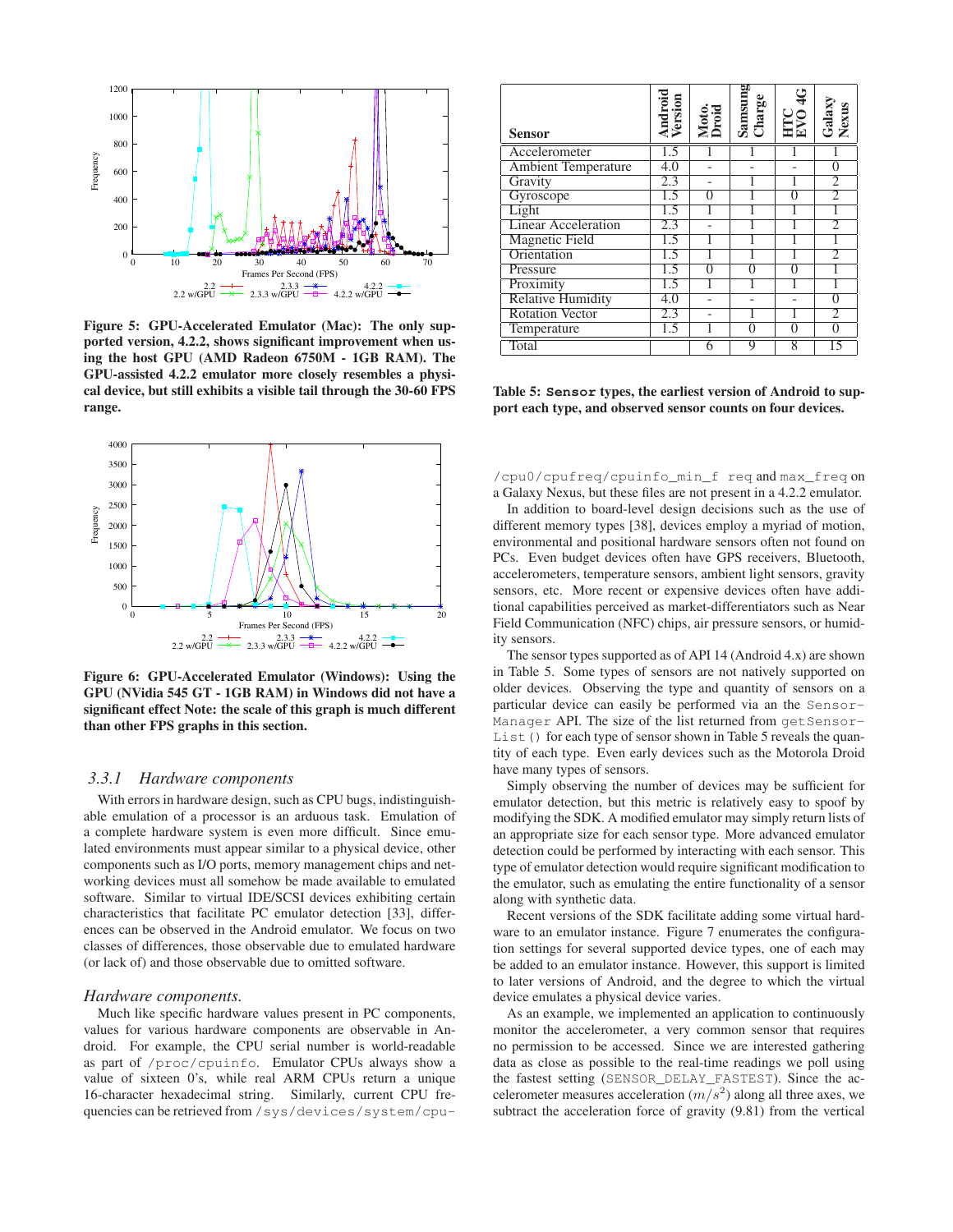

Figure 7: Android Virtual Device (AVD) configuration settings to add emulated hardware. These settings can be added to the device ini file in order to indicate the virtual presence of hardware sensors such as the accelerometer, or temperature sensor.

axis to normalize the recorded values. In this way, an accelerometer of a stationary device should register 0 for all three axes.

Figure 9 shows measurements for a physical device are closely coupled, but are neither always constant for any axis nor 0. A virtual device with an emulated accelerometer yields exactly the same value on every axis for every sampled data point. Regardless of Android version in the emulator or the host OS on which the emulator is used, the values are always 0.0, 9.77622, 0.813417  $(x, y, z)$ and  $z$ ). A device that is actually being used will show a drastically wider distribution along all axes.

Similar detections can be created for other sensors, either to detect an emulator exactly, via known emulator values, or by determining a heuristic for detect a physical device based on hardware ranges. Furthermore, similar detections can be created for other hardware subsystems such as Bluetooth which is often found on physical devices but is not present at all in the emulator. Simply testing to see if a valid handle is returned from Bluetooth-Adapter.getDefaultAdapter() will indicate that the device has a Bluetooth capability and is thus a physical device.

#### *Software components relating to hardware.*

Detection techniques very similar to the sensor detections discussed above can be created for the camera(s) and for readings akin to sensors such as the battery level. The battery could be monitored over time to ensure the battery level changes or depletes. The exception, of course, is if the device is plugged in and is thus constantly at 100%. The level and charging status can be observed using the BatteryManager API as shown in Figure 8. The battery level on the emulator is exclusively set at 50% or the two components are two known constants (level is 0 and scale is 100).

Another detection relates to special software added by manufactures in order to support certain hardware. Manufacturers often add special hardware to device as a market-differentiator to consumers or in order to take advantage of hardware not natively supported by Android. Such support is added via kernel modules, and like many Linux-based systems, Android detections could consist of looking at what might be loaded from /sys/module or the /lib/modules directory and what is currently inserted via the lsmod command or /proc/modules interface. As with other detection techniques, kernel module detection can take a highlevel approach by counting (a 4.2.2 emulator shows 26, a physical Galaxy Nexus shows 72), or a more granular approach.

One specific example of such software is kernel modules added by Samsung in order to take advantage of Samsung memory and the proprietary RFS (Robust FAT File System) [38] instead of



Figure 9: Accelerometer values: Measurements from 5000 data points gathered as quickly as possible from a Samsung Galaxy Nexus (4.2.2) (vertical value adjusted for gravity).

the common Linux Memory Technology Device (MTD) system. Simply listing /proc/modules on the Samsung Charge reveals that modules for RFS are loaded on the device. To improve detection, the compiled modules (/lib/modules/rfs\_fat.ko and rfs qlue.ko) can be inspected for modinfo-like information or for specifically known byte sequences.

#### *3.3.2 Software components*

In addition to the software that specifically supports hardware, consumer Android devices are shipped with a variety of additional software. This software ranges from pre-installed applications to services designed specifically to interface with "cloud" resources or enable Digital Rights Management (DRM). Clear omissions from the emulator are the applications and supporting software for Google's Internet services. The marketplace application, Google Play, the Google Maps API, Google Talk, the Google services used to handle authentication and session information, and other similar software are found on nearly every consumer Android device, but are not included in the emulator. Observing Google-LoginService.apk, GoogleServicesFramework.apk, Phonesky.apk or Vending.apk in /system/app likely indicates a real device. Carrier-added applications such as Verizon's backup software (VZWBackupAssistant.apk) can be observed the same way and similarly indicate real device.

Instead of or in addition to inspecting files, an API can be used to query the installed applications in an instance. The PackageManager's getInstalledPackages(0) interface can be used to obtain a list of all installed applications. The list can then be queried for the Java-style package names such as  $com. qo$ ogle.android.gsf or com.android.vending. The associated application for each list item can also be located indirectly through applicationInfo.sourceDir which will provide the full path to the APK.

Android's ContentResolver can also be used to query the system for the presence of a software service. For instance, the Google Services Framework identifier can be queried with ContentResolver.query(content: //com.go-

ogle.android.gsf.services, null,null,"an-

droid\_id",null). The emulator does not support this service and will always return null for this query.

In addition to observing the presence (or absence) of software services, variations in software component behavior can be observed. For instance, when establishing an interactive shell to an instance via ADB, the behavior is different between an emulator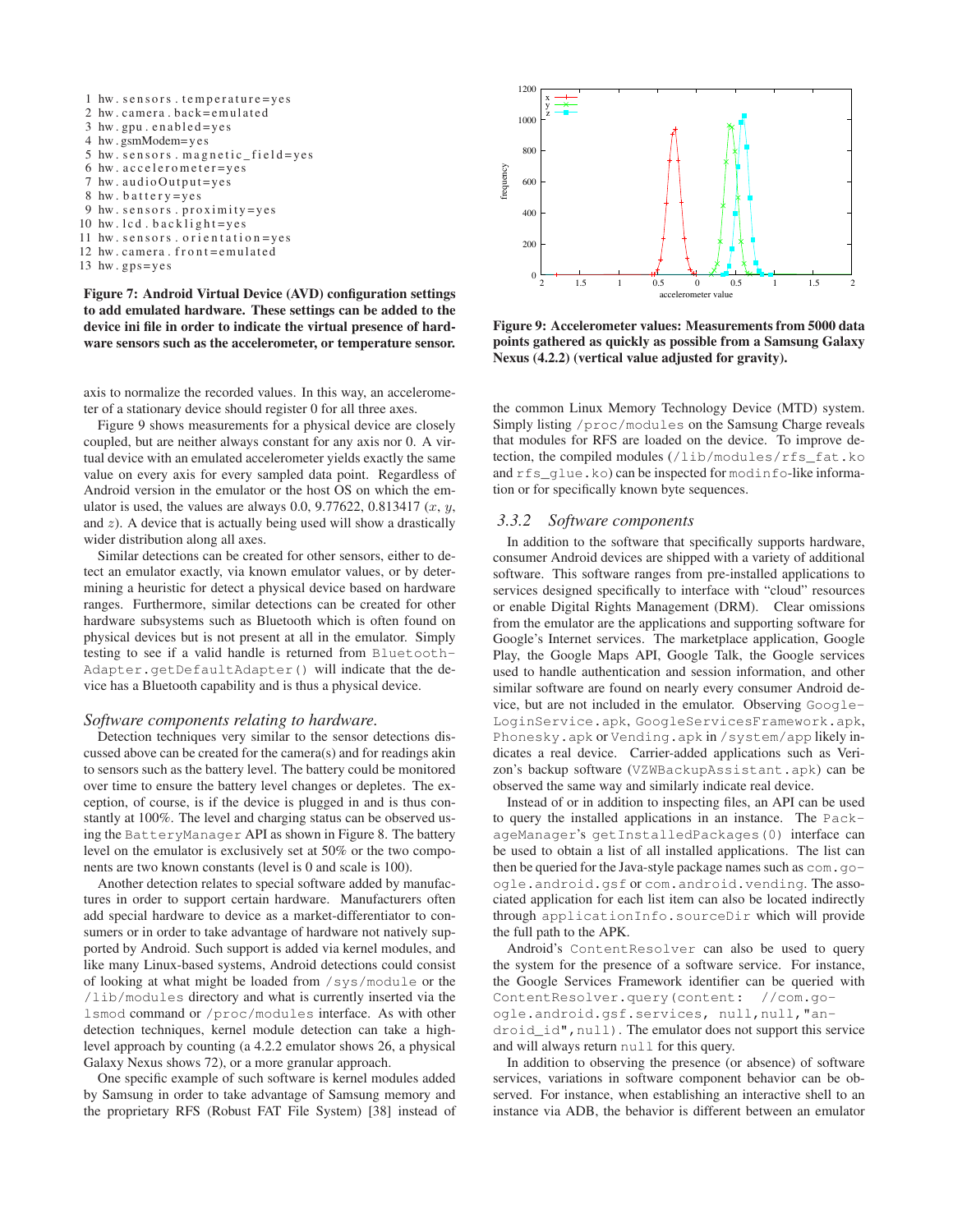```
int \; level = battery Status . get Int Extra (BatteryManager . EXTRA. LEVEL, -1);2 int scale = batteryStatus.getIntExtra(BatteryManager.EXTRA_SCALE, -1);
3 float battery Pct = level / (float) scale;
\frac{4}{5}5 boolean is Charging = status == Battery Manager BATTERY_STATUS_CHARGING | \vert 6 status == Battery Manager BATTERY STATUS FULL:
                             status =BatteryManager.BATTERY_STATUS_FULL;
```
Figure 8: Battery level emulator detection example. The battery level is obtained via two Android Intents [8]. If batteryPct is exactly 50% or the level is exactly 0 and the scale is exactly 100, the device in question is likely an emulator. The level could be monitored over time to ensure it varies, and the charging status could be used to determine if the battery should be constant (at  $100\%$ ).

and a physical device. In particular, in an emulator shell the effective Linux user id is root (0). This difference is caused by a check in ADB called should\_drop\_privileges which inspects two "read-only" system properties: ro.kernel.qemu and ro.secure. The inspection verifies that the instance is running the emulated kernel and that the "secure" setting is zero meaning that the root shell should be permitted.<sup>1</sup>

There are no APIs for inspecting properties such as ro.secure, but the properties are loaded from the default.prop file at system boot. Standard Java file methods can be used to read this file and therefor examine settings such as ro.secure. Even though this file is not likely to be modified, obtaining the properties in this way may not reflect the runtime state of the instance. We will explore other ways of obtaining actual runtime values in Section 4.

# 3.4 Differences due to system design

Modern runtime analysis systems must cope with certain constraints that do not affect consumer devices. In particular runtime systems must generally process a considerable volume of malware as the number of daily unique samples is quite large and reportedly growing. This phenomenon has been observed for years in the realm of PC malware and early signs indicate a similar growth pattern for mobile malware. Unfortunately, this requirement for additional scale is often at odds with resource availability. It is simply not economically viable to purchase thousands of physical devices or to run thousands of emulators simultaneously, forever. For these reasons, critical design decisions must be made when designing a runtime analysis system and the effects of these decisions can be used as a form of runtime-analysis detection. We outline two classes of design decisions that may influence an attackers ability to detect or circumvent analysis: those shared with PC runtime analysis systems and those specific to Android.

PC system design decisions, such execution time allotted to each sample or how much storage to allocate to each instance, have been explored in the PC realm. Many of these same decisions must be made for a mobile malware runtime analysis system. System circumvention, such as delaying execution past the maximum allotted execution time, is also shared with PC techniques.

Android-specific design decisions revolve around the inherent differences between a device that is actively used by an individual and a newly created instance (virtual or physical). If an attacker can determine that a device is not actually in use, the attacker may conclude that there is no valuable information to steal or that the device is part of an analysis system.

Metrics for determining if the device is (or has been) in use include quantities such as the number of contacts and installed applications, and usage indicators such as the presence and length of text messaging and call logs. These and many more indicators are available programatically as part of the Android API, but many require the application to request particular permissions. Runtime analysis system detection using these metrics is not as clear-cut as the other techniques we presented. These values depend upon knowing the average or minimum quantities present on the typical consumer device, and would be rife with false positives if the quantities were not evenly distributed among all users. Some work shows that these values are indeed not evenly distributed as a small user study showed eight of 20 participants downloaded ten or fewer applications while two of 20 downloaded more than 100 [23].

# 4. MINIMIZING THE PERMISSIONS NEEDED

Some of the detections mentioned in this paper require certain application-level permissions. For example, to detect if Bluetooth is present on a device the application must request the android.permission.BLUETOOTH or BLUETOOTH\_ADMIN permission. Other resources, such as the accelerometer require no permission to access.

All the techniques described in previous sections require only a very limited set of application permissions and the make use of existing APIs that are unlikely to change substantially in the foreseeable future. However, using the advertised APIs also has a offensive drawback: Designers of automated analysis systems could attempt to address the specific APIs we have utilized instead of completely addressing the downfalls of the emulation environment. For example, mitigating the device ID check by simply hooking the call to TelephonyManager.getDeviceId() and causing the return value to not be all 0's. To demonstrate how such an approach is short-sighted defensively, we present two techniques for retrieving runtime system properties even though there is no programmatic API in the SDK. We can then use these properties to create alternate implementations of nearly every detection we have detailed.

We offer two additional techniques for obtaining system properties: reflection and runtime exec (subprocess). Example code can be found in Figure 11 in the Appendix. In the reflection example, the android.os.SystemProperties class is obtained via the ClassLoader. The get method can then be obtained from the class and used to retrieve specific properties. This example retrieves settings we've already discussed, such as the ro.secure, the battery level and the Build tags. The exec example is more general and simply prints a list of all runtime properties be executing the "getprop" binary and parsing the output.

### 5. EVALUATION

Our techniques were developed in a relatively isolated test environment. We thus need to measure the effectiveness of our techniques against real analysis systems. We identified publicly available Android sandbox systems via literature review, industry referral, and via Internet searches. Candidate systems had to have a public, automated interface to be considered. Ideally, a candi-

<sup>&</sup>lt;sup>1</sup>The method also employs a second check for  $ro$ . debuggable and service.adb.root; if these are both 1, privileges will not be dropped even if ro.secure is set to 1.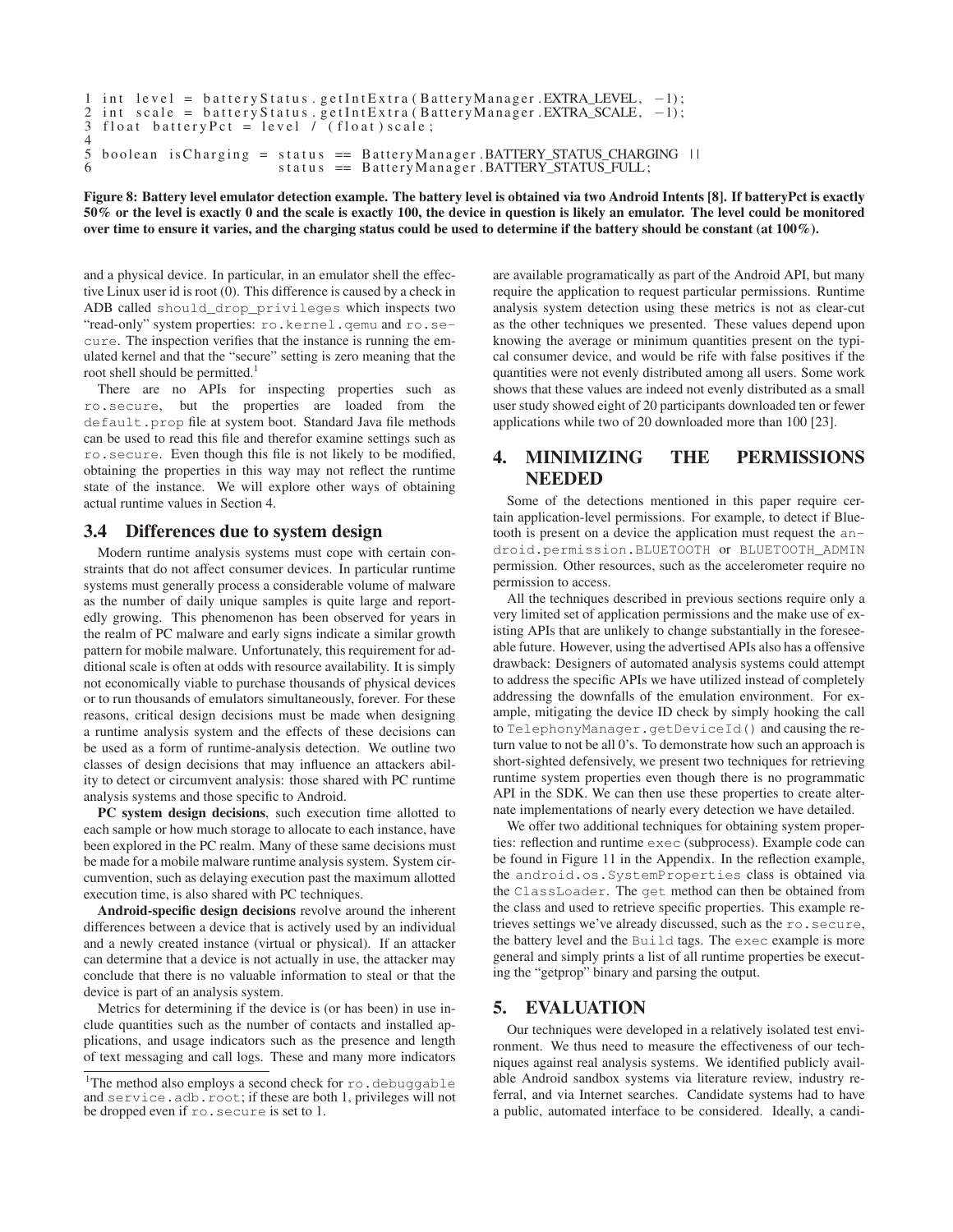

Figure 10: FPS measurements for sandboxes: For comparison, a physical Galaxy Nexus was re-measured using the same application. The physical device shows strong coupling at 59 FPS and all of the sandboxes demonstrate loose coupling and wide distribution, indicating that they all make use of virtualization.

date system also provides a publicly accessible output – typically as some form of report.

Our candidate sandboxes were Andrubis [2], SandDroid [10], Foresafe [6], Copperdroid [3], AMAT [1], mobile-sandbox [7] and Bouncer [25]. Each sandbox presents a slightly different interface, but are all meant to be accessible as web services. Likewise, each sandbox is the result of different levels of developmental effort and therefore embodies various levels of product maturity.

Mobile-sandbox constantly displayed a message indicating that 0 static and 308,260 dynamic jobs were yet to be processed. We were only ever able to observe static analysis output of mobilesandbox. Similarly, SandDroid seemed to not route or otherwise filtered outbound network traffic, and the SandDroid reports only displayed results of static analysis so it was not possible to test our evasion techniques on SandDroid.

AMAT's online instance does not appear to be in working order, immediately stating that any uploaded application was "not malware." AMAT did not provide any further reasoning as to why this message was displayed, but uploading APK files did result in the overall analysis number incrementing with each submission. When using Foresafe, an action would occasionally fail, and a server-side error would be displayed to the user. Even so, refreshing the page and repeating the action always seemed to solicit the desired effect.

Google's Bouncer does not immediately meet our minimal requirement of having a public interface, but we attempted to include it given its importance on deployed applications. Not much about the inner workings of Bouncer has been made available. Without the ability to directly submit applications for analysis, and without the ability to directly view reports, interaction with Bouncer is widely unpredictable. Indeed, even after submitting several, increasingly offensive, applications into the Google Play marketplace, we never observed any connections coming from Bouncer. It is possible that Bouncer has altered the decision process for selecting which applications to run (e.g. only those with more than 10K downloads, or those with negative reviews) or has been changed to disallow connections to the Internet following other work on profiling the inner workings of Bouncer [28, 31].

# 5.1 Behavior evaluation

As shown in Table 6, the SDK and TelephonyManager detection methods prove successful against all measured sandboxes. Many of the simple detection heuristics outlined in Table 1 are sim-

| <b>Detection method</b> | Andrubis                            | CopperDroid                         | ForeSafe                            |
|-------------------------|-------------------------------------|-------------------------------------|-------------------------------------|
| getDeviceId()           | Y†                                  | $\overline{\overline{{\mathsf Y}}}$ | $\overline{\overline{Y}}$           |
| getSimSerial Number()   | Y                                   | $\overline{Y}$                      | Y                                   |
| getLine1 Number()       | $\overline{\mathrm{Y}}$             | Yţ                                  | $\overline{\mathrm{Y}}$             |
| MCC                     | Y                                   | Y                                   | Y                                   |
| MNC                     | Y                                   | Y                                   | Y                                   |
| FINGERPRINT             | Y                                   | Ÿ                                   | Y                                   |
| <b>BOARD</b>            | $\overline{\mathrm{Y}}$             | $\overline{\mathrm{Y}}$             | $\overline{\rm Y}$                  |
| <b>BRAND</b>            | Y                                   | Y                                   | $\overline{\rm Y}$                  |
| <b>DEVICE</b>           | Ÿ                                   | Ÿ                                   | Ÿ                                   |
| <b>HOST</b>             | $\overline{\rm N}$                  | Ñ                                   | Ñ                                   |
| $\overline{ID}$         | $\overline{\rm N}$                  | $\overline{\rm N}$                  | $\overline{\text{N}}$               |
| manufacturer            | $\overline{\text{N}}$               | $\overline{\text{N}}$               | $\overline{\text{N}}$               |
| <b>MODEL</b>            | Ñ                                   | $\overline{\rm N}$                  | Y                                   |
| <b>PRODUCT</b>          | $\overline{\rm N}$                  | $\overline{\rm N}$                  | Ÿ                                   |
| serial                  | $\overline{\mathrm{Y}}$             | $\overline{\text{N}}$               | $\overline{\rm N}$                  |
| <b>TAGS</b>             | Y                                   | $\overline{\mathrm{Y}}$             | $\overline{\mathrm{Y}}$             |
| radio                   | $\overline{\rm N}$                  | $\overline{\rm N}$                  | $\overline{\rm N}$                  |
| <b>USER</b>             | $_{\rm N}$                          | $\overline{\rm N}$                  | $\overline{\rm N}$                  |
| <b>NetCountry</b>       | y                                   | $\overline{\rm N}$                  | $\overline{\rm N}$                  |
| NetType                 | y                                   | $\overline{\rm N}$                  | $\overline{\rm N}$                  |
| <b>PhoneType</b>        | y                                   | $\overline{\rm N}$                  | $\overline{\rm N}$                  |
| SimCountry              | $\frac{\rm y}{\rm Y}$               | $\overline{\rm N}$                  | $\overline{\rm N}$                  |
| VMNum                   |                                     | Y                                   | Y                                   |
| SubscriberID            | Y†                                  | $\overline{\mathrm{Y}}$             | $\overline{\mathrm{Y}}$             |
| Networking              | Ÿ                                   | Ÿ                                   | Ÿ                                   |
| bluetooth               | Ÿ                                   | Ÿ                                   | Ÿ                                   |
| ro.secure               | Y                                   | Y                                   | Y                                   |
| sensors                 | Y                                   | Ÿ                                   | Y                                   |
| contacts                | Ÿ                                   | $\overline{\mathrm{Y}}$             | $\overline{\overline{Y}}$           |
| call log                | Y                                   | Y                                   | Y                                   |
| performance             | $\overline{\overline{{\mathsf Y}}}$ | $\overline{\overline{{\mathsf Y}}}$ | $\overline{\overline{{\mathsf Y}}}$ |

Table 6: Evaluation of detections. An uppercase Y indicates that the system was detected as an emulator, a lowercase y indicates that the system may be an emulator, and an uppercase N indicates that the detection mechanism did not succeed. † This detection was actually designed to detect a particular tool in the same manner as described in Section 3.1, and we discuss the detection in the Section 6.‡ the number is not exactly an emulator number, but the area code is 555 which is not valid.

ilarly successful. However, some of the Build parameters, such as HOST, ID, and manufacturer require a more complex heuristic in order to be useful. Detecting the emulated networking environment was also very successful as the sandboxes all employed the default network configuration.

### 5.2 Performance evaluation

The graphical performance measurements further indicate that all of the measured sandboxes are built using virtualization. Figure 10 shows measurements from the sandboxes as well as a hardware device. As with the emulators sampled in section 3.2, each of the sandboxes exhibit a lower, loosely coupled values. Unlike in our own test environment, we have no control over the duration of execution in the measured sandboxes. Due to premature termination, we only received a subset of the 5,000 measurements the application should have generated (604, 814, and 229 for Andrubis, CopperDroid, and Foresafe, respectively).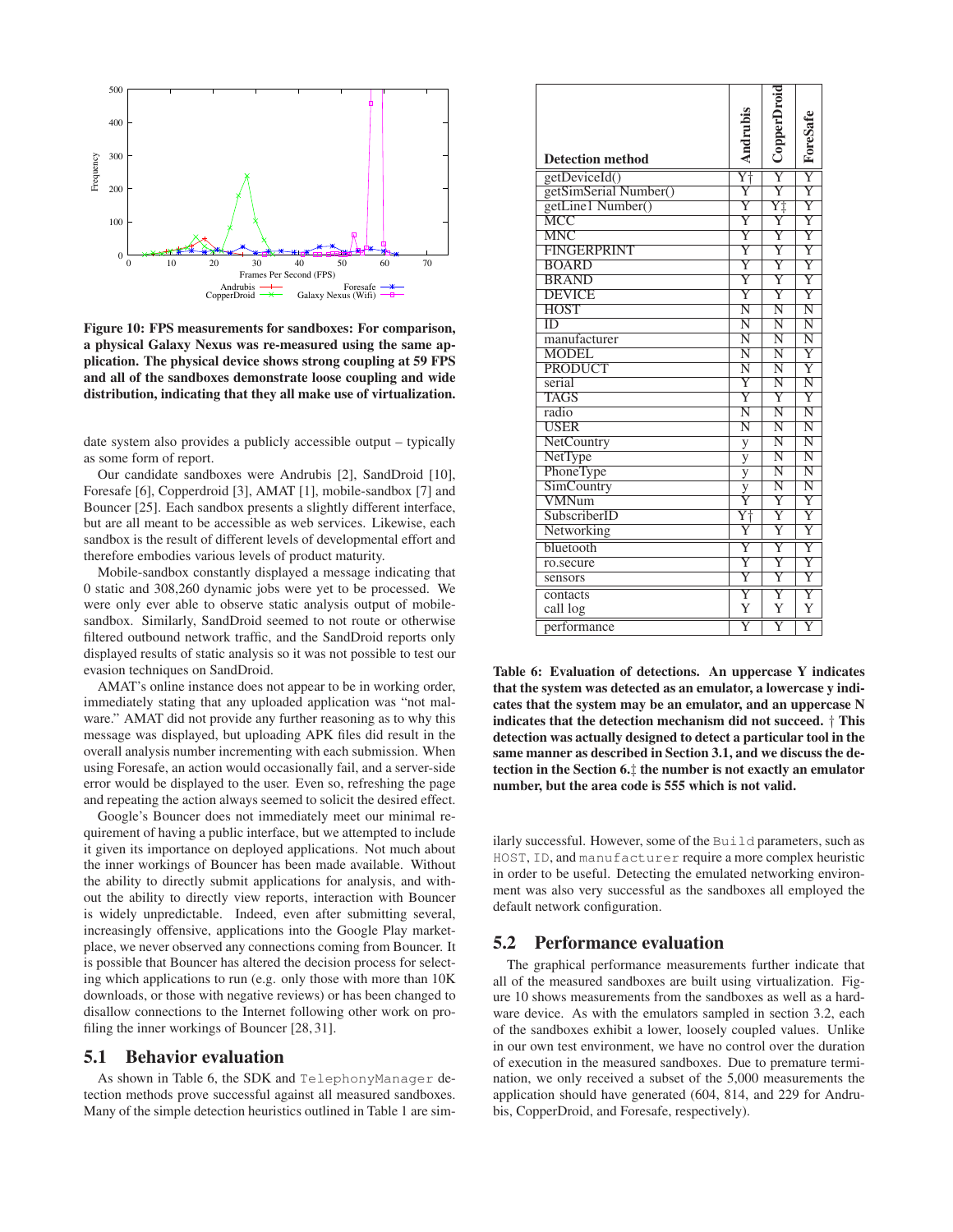| <b>Sensor</b>              | Andrubis       | CopperDroid    | ForeSafe       |
|----------------------------|----------------|----------------|----------------|
| Accelerometer              | 0              |                | $\overline{0}$ |
| <b>Ambient Temperature</b> | 0              | $\overline{0}$ | $\overline{0}$ |
| Gravity                    | 0              | $\theta$       | $\overline{0}$ |
| Gyroscope                  | $\overline{0}$ | $\overline{0}$ | $\overline{0}$ |
| Light                      | 0              | $\overline{0}$ | $\overline{0}$ |
| <b>Linear Acceleration</b> | 0              | $\overline{0}$ | $\overline{0}$ |
| Magnetic Field             | 0              | $\theta$       | $\overline{0}$ |
| Orientation                | 0              | $\theta$       | $\overline{0}$ |
| Pressure                   | 0              | 0              | $\overline{0}$ |
| Proximity                  | 0              | $\overline{0}$ | $\overline{0}$ |
| <b>Relative Humidity</b>   | 0              | $\theta$       | $\overline{0}$ |
| <b>Rotation Vector</b>     | 0              | $\Omega$       | $\overline{0}$ |
| Temperature                | 0              | 0              | $\overline{0}$ |
| Total                      | 0              |                | $\overline{0}$ |

Table 7: **Sensor** counts, as evaluated from different Android sandbox systems. Very different from table 5, the sandboxes exhibit very few sensors.

# 5.3 Hardware and software component evaluation

None of the measured sandbox systems made effort to emulate hardware sensors. As shown in Table 7, only CopperDroid handles accelerometer events, and no sandbox handles any other sensor type. Likewise, the sandboxes report exact, unchanging values for the battery level (0) and scale (100) as used in the emulator.

### 5.4 System design evaluation

We elected to only measure coarse data in regard to potentially sensitive items such as address book contacts and call logs. With the wide distribution of our test applications to public sandboxes and Google Play, we wanted to reduce the risk of incidentally receiving any private information. For this reason, we only collected the total counts of contacts, call logs, and applications installed. Even so, these total counts are likely enough to discern if a device is realistically in use as the sandboxes report very low values. Better heuristics could certainly be developed over time. Andrubis reports 63 applications installed and Foresafe reports 46 apps, but neither sandbox has any of the Google services apps such as Google Talk, YouTube, or Google Service Framework installed. Andrubis shows 5 contacts and 3 call logs, indicating that some thought has been given to making Andrubis look like a device in use. The standard emulator has no contacts and no call logs, which is also what Foresafe shows.

In addition to the duration shown in the various sandbox reports, we attempted to measure the execution time. We did this by creating an application that embedded the system timestamp (System.currentTimeMillis()) in repeated UDP packets sent out from the sandbox. By comparing the largest and smallest value received, we can approximate the duration of execution. For instance, Foresafe may report a "Processing Time" of 106 seconds, yet for the same submission we observe timestamp values indicating an execution time of 68 seconds. Similarly, When Andrubis reports an analysis duration of 306 seconds we observe 248 seconds and when CopperDroid reports 731 seconds, we observe 399 seconds. The additional time listed by each sandbox may include some operations other than exclusively executing the application.

# 6. DISCUSSION

Some of the emulation detections presented in this work are relatively simple to mitigate. For instance, unexpected values could be returned for many of the API methods listed in Table 1. Some security tools, such as DroidBox [4], have started to take this step. However, DroidBox does not raise the bar very high as the new values are set to a known constant. For example, the TelephonyManager device identifier is always 357242043237517, and the subscriber identifier is always 310005123456789 [5]. When other security tools make use of software packages such as DroidBox, they become subject to evasion due to DroidBox detections. Such is the case for Andrubis. A sandbox system designer must be thoughtful about *how* these detections are mitigated. As demonstrated in section 4, reflection and runtime exec can be used to observe many system values in different ways, a good mitigation will handle all such cases.

Perhaps the easiest mitigations to counter are those that rely on the high-level state of the device, such as the number of contacts and the call log. Populating a sandbox with a copious address book makes such a detection considerably more difficult for an attacker.

Yet other detection mechanisms we have presented are far more difficult to counter. Techniques rooted in detecting virtualization itself, such as those we presented via timing, present a difficult hurdle for mobile sandbox system designers as they essentially require to redesign the emulator to obtain timing measurements that closely resemble those obtained on actual hardware. While it may be possible to reduce the wide discrepancy we have observed through our measurements, one can easily imagine the next step of this arms race would be to build up a hardware profile based on various measurements (CPU, graphics, ...) over several benchmarks rather than the simple Pi calculation we relied upon. We conjecture it could be possible to pinpoint the exact hardware used with such a technique—and of course, to detect any emulation.

# 7. CONCLUSION

As with many malware-related technologies, the detection of dynamic analysis systems is one side of an arms race. The primary reason emulator detection is more applicable here than for PCs is that practical use cases have developed for virtualizing general purpose computers – a phenomenon that has yet to occur for mobile devices. Virtualization is not broadly available on consumer mobile platforms. For this reason, we believe that mobile-oriented detection techniques will have more longevity than corresponding techniques on the PC.

We have presented a number of emulator and dynamic analysis detection methods for Android devices. Our detections are rooted in observed differences in hardware, software and device usage. From an implementation perspective, the detection techniques require little or no access beyond what a typical application would normally be granted. Such detections can significantly raise the bar for designers of dynamic analysis systems as they must universally mitigate all detections. Of those, hardware differences appear to be the most vexing to address: a very simple evaluation of the frameper-second rate immediately led us to identify malware sandboxes, without requiring advanced permissions. Likewise, accelerometer values would yield definitive clues that the malware is running in a sandboxed environment. Whether concealing such hardware properties can be done in practice remains an open problem, on which we hope the present paper will foster research, lest malware sandboxes be easily detected and evaded.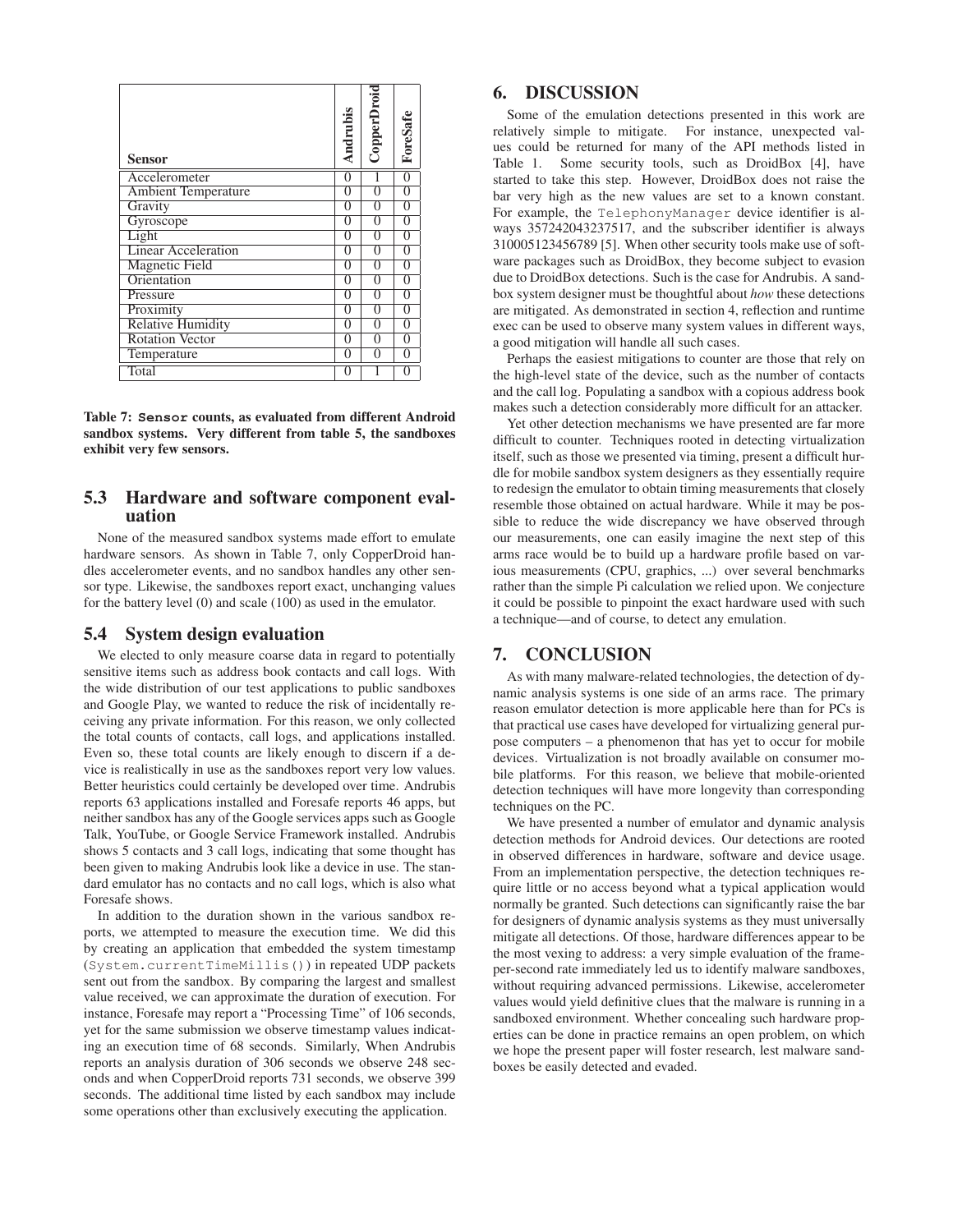# 8. REFERENCES

- [1] AMAT: Android Malware Analysis Toolkit. http: //sourceforge.net/projects/amatlinux/.
- [2] Andrubis. http://anubis.iseclab.org/.
- [3] CopperDroid. http://copperdroid.isg.rhul.ac. uk/copperdroid/.
- [4] DroidBox. https://code.google.com/p/droidbox/.
- [5] Droidbox device identifier patch. https://code.google.com/p/droidbox/ source/browse/trunk/droidbox23/ framework\_base.patch?r=82.
- [6] Foresafe. http://www.foresafe.com/scan.
- [7] mobile-sandbox. http://mobilesandbox.org/.
- [8] Monitoring the Battery Level and Charging State | Android Developers. http://developer.android.com/ training/monitoring-devicestate/battery-monitoring.html.
- [9] North American Numbering Plan Adminstration search. www.nanpa.com/enas/area\_code\_query.do.
- [10] SandDroid.http://sanddroid.xjtu.edu.cn/.
- [11] Using the Android Emulator | Android Developers. http://developer.android.com/tools/ devices/emulator.html.
- [12] U. Bayer, P. Comparetti, C. Hlauschek, C. Kruegel, and E. Kirda. Scalable, behavior-based malware clustering. In *NDSS*, 2009.
- [13] T. Blasing, L. Batyuk, A. Schmidt, S. Camtepe, and S. Albayrak. An android application sandbox system for suspicious software detection. In *MALWARE'10*, 2010.
- [14] D. J. Chaboya, R. A. Raines, R. O. Baldwin, and B. E. Mullins. Network intrusion detection: automated and manual methods prone to attack and evasion. *Security & Privacy, IEEE*, 4(6):36–43, 2006.
- [15] X. Chen, J. Andersen, Z. M. Mao, M. Bailey, and J. Nazario. Towards an understanding of anti-virtualization and anti-debugging behavior in modern malware. In *Dependable Systems and Networks With FTCS and DCC, 2008. IEEE International Conference on*, pages 177–186, 2008.
- [16] H. Dreger, A. Feldmann, V. Paxson, and R. Sommer. Operational experiences with high-volume network intrusion detection. In *Proc. CCS*, pages 2–11. ACM, 2004.
- [17] M. F. and P. Schulz. Detecting android sandboxes, Aug 2012. https://www.dexlabs.org/blog/btdetect.
- [18] A. Felt, M. Finifter, E. Chin, S. Hanna, and D. Wagner. A survey of mobile malware in the wild. In *Proc. SPSM*, pages 3–14. ACM, 2011.
- [19] P. Ferrie. Attacks on more virtual machine emulators. *Symantec Technology Exchange*, 2007.
- [20] P. Fogla and W. Lee. Evading network anomaly detection systems: formal reasoning and practical techniques. In *Proc. CCS*, pages 59–68. ACM, 2006.
- [21] M. Handley, V. Paxson, and C. Kreibich. Network intrusion detection: Evasion, traffic normalization, and end-to-end protocol semantics. In *Proc. USENIX Security*, 2001.
- [22] T. Holz and F. Raynal. Detecting honeypots and other suspicious environments. In *Information Assurance Workshop, 2005. IAW'05. Proceedings from the Sixth Annual IEEE SMC*, pages 29–36. IEEE, 2005.
- [23] P. G. Kelley, S. Consolvo, L. F. Cranor, J. Jung, N. Sadeh, and D. Wetherall. A conundrum of permissions: Installing

applications on an android smartphone. In *USEC'12*, pages 68–79. Springer, 2012.

- [24] B. Lau and V. Svajcer. Measuring virtual machine detection in malware using dsd tracer. *Journal in Computer Virology*, 6(3):181–195, 2010.
- [25] H. Lockheimer. Android and Security, Feb 2012. http://googlemobile.blogspot.com/2012/ 02/android-and-security.html.
- [26] A. Moser, C. Kruegel, and E. Kirda. Exploring multiple execution paths for malware analysis. In *Security and Privacy, 2007. SP'07. IEEE Symposium on*, 2007.
- [27] D. Mutz, G. Vigna, and R. Kemmerer. An experience developing an ids stimulator for the black-box testing of network intrusion detection systems. In *Computer Security Applications Conference, 2003. Proceedings. 19th Annual*, pages 374–383. IEEE, 2003.
- [28] J. Oberheide and C. Miller. Dissecting the android bouncer. *SummerCon2012, New York*, 2012.
- [29] T. Ooura. Improvement of the pi calculation algorithm and implementation of fast multiple precision computation. *Transactions-Japan Society for Industrial and Applied Mathematics*, 9(4):165–172, 1999.
- [30] R. Paleari, L. Martignoni, G. F. Roglia, and D. Bruschi. A fistful of red-pills: How to automatically generate procedures to detect cpu emulators. In *Proc. WOOT*, volume 41, page 86. USENIX, 2009.
- [31] N. J. Percoco and S. Schulte. Adventures in bouncerland. *Black Hat USA*, 2012.
- [32] T. H. Ptacek and T. N. Newsham. Insertion, evasion, and denial of service: Eluding network intrusion detection. Technical report, DTIC Document, 1998.
- [33] T. Raffetseder, C. Krügel, and E. Kirda. Detecting system emulators. In *Information Security*. Springer, 2007.
- [34] J. Rutkowska. Red pill... or how to detect vmm using (almost) one cpu instruction. *Invisible Things*, 2004.
- [35] T. Strazzere. Dex education 201 anti-emulation, Sept 2013. http://hitcon.org/2013/download/Tim\ %20Strazzere\%20-\%20DexEducation.pdf.
- [36] T. Vidas and N. Christin. Sweetening android lemon markets: measuring and combating malware in application marketplaces. In *Proc. 3rd CODASPY*, pages 197–208. ACM, 2013.
- [37] T. Vidas, D. Votipka, and N. Christin. All your droid are belong to us: A survey of current android attacks. In *Proc. WOOT*. USENIX, 2011.
- [38] T. Vidas, C. Zhang, and N. Christin. Toward a general collection methodology for android devices. *DFRWS'11*, 2011.
- [39] C. Willems, T. Holz, and F. Freiling. Toward automated dynamic malware analysis using cwsandbox. *Security & Privacy, IEEE*, 5(2):32–39, 2007.
- [40] Y. Zhou and X. Jiang. Dissecting android malware: Characterization and evolution. In *Proc. IEEE Symp. on Security and Privacy*, 2012.
- [41] Y. Zhou, Z. Wang, W. Zhou, and X. Jiang. Hey, you, get off of my market: Detecting malicious apps in official and alternative android markets. In *Proc. NDSS*, 2012.